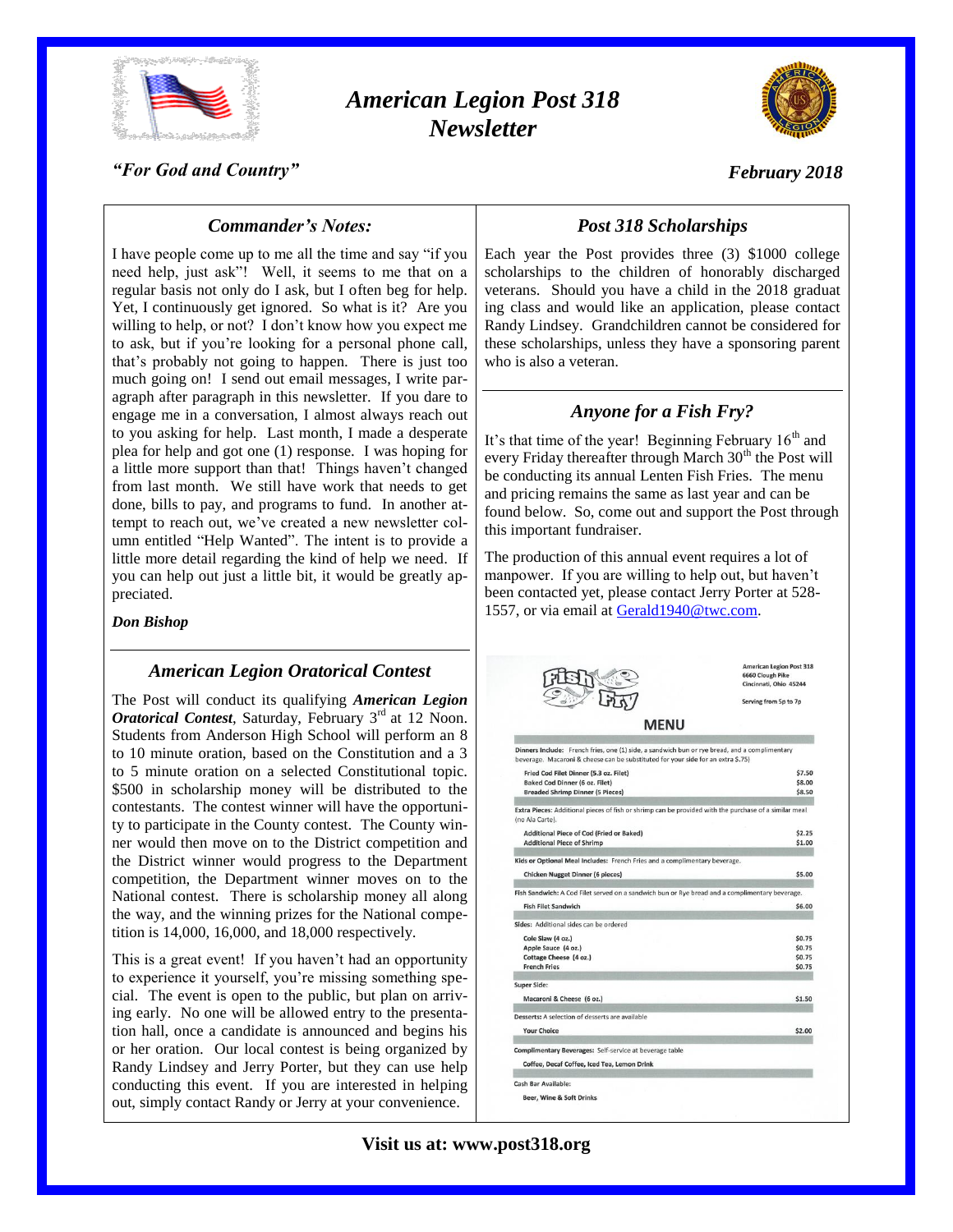## *Fund Raising Update:*

**Bingo** – The Post conducts bingo every Sunday. Doors open at 4:30 PM, preliminary games begin at 6 PM. All your favorite "pull tabs" are available. You can support the Post by either coming out to play, or volunteering to work these events. Contact Bingo Manager, Ed Sears (474-0246) with any questions. For the month of January bingo earned \$ 4,190.50 and contributed \$ 626.00 to *Charities, Inc.* to meet our legal obligations.

**Euchre** – Euchre tournaments are conducted every Thursday night in the Club Room. Buy-in is \$10, \$5 going to the Post and \$5 going to prize money. This is a fun evening and is open to both our membership and the public. Doors open at 6:45 PM, games begin at 7 PM. Contact Joe Baker (289-9044) with any questions. For the month of January Euchre contributed \$278.50 to the Post.

**Kroger Community Rewards** – If you are a Kroger customer and are not currently supporting a charitable organization through *Kroger Community Rewards*, we would encourage you to do your part! Go on-line and sign up for *Kroger Rewards,* selecting *American Legion Post 318 Charities*, *Inc*. as your cause.

## *Post Obtains Two Grave Sites*

The Post is the proud owner of the two grave sites located in Graceland Memorial Cemetery (Milford, OH). These plots include 2 vaults, a bronze Veteran marker, and a granite marker. They were donated by Charles Bowman – now of Florida, in exchange for a tax deductible contribution letter.

The Post plan is to use these grave sites for the interment of destitute veterans. Should you become aware of such a case, please contact Service Officer Charlie Cleves.

## *February Dance Schedule*

With February comes Valentine's Day. This year we will celebrate it at the Post on February  $10<sup>th</sup>$  with our annual dance featuring the *Cincy Rockers*. This event is always well attended, so tickets should be purchased in advance.



On February 24<sup>th</sup>, we welcome back **The Remains.** This group is a crowd favorite with a great play list.

Got nothing to do on a Saturday night? Come out and support the Post. Tickets to all of our dance events can be purchased by going to our web site [www.post318.org](http://www.post318.org/) and clicking on the special events tab. Tickets purchased in advance are \$10. Tickets purchased at the door are \$12.50.

## *Membership Update*

We are getting closer to our goal, we are currently at 144. Therefore, we still have 11 more members that we need to encourage to renew or that we need to recruit to supplement.

We held our 4th successful members orientation and social last night. I'd like to thank Wayne Carlise (and spouse Debbie), Paul Henkel, Bob Lucke, and Michael Newman (and spouse Joyce) for attending. As with the past sessions, the feedback on the material covered received positive ratings. The purpose of the gatherings are twofold: 1) to share with members the background on the American Legion both nationally and at our local Post level and 2) to encourage members to find Post involvement areas that they might be interested in supporting. I would also like to thank Dan Wolfangel, Matt Lilly & Ed Sears for their support.

#### **2018 Membership Scoreboard**

| 2017-2018 Quota             | 155  |
|-----------------------------|------|
| Paid as of 1/31/18          | 144  |
| % Quota                     | 92.9 |
| <b>Still Needed (Quota)</b> | 11   |
| Goal                        | 165  |
| <b>Still Needed (Goal)</b>  | 21   |
| Robert Kamman               |      |

*1 st Vice Commander*

## *Boys State – Girls State*

We will begin the Boys State / Girls State selection process in the very near future. For this program year we are budgeted to send 3 boys and 3 girls to represent our Post. Should you have a child, or grandchild, who does not attend Anderson High School but would like to be considered for the program, please contact Americanism Chairman, Randy Lindsay.

Also, we often have more students interested in these programs than we can actually afford to send. This is where you can help! Should you have an interest, you can sponsor one or more students. The cost is \$300 per student. Should you wish to be a sponsor, please contact Commander Bishop as soon as possible

**Visit us at: www.post318.org**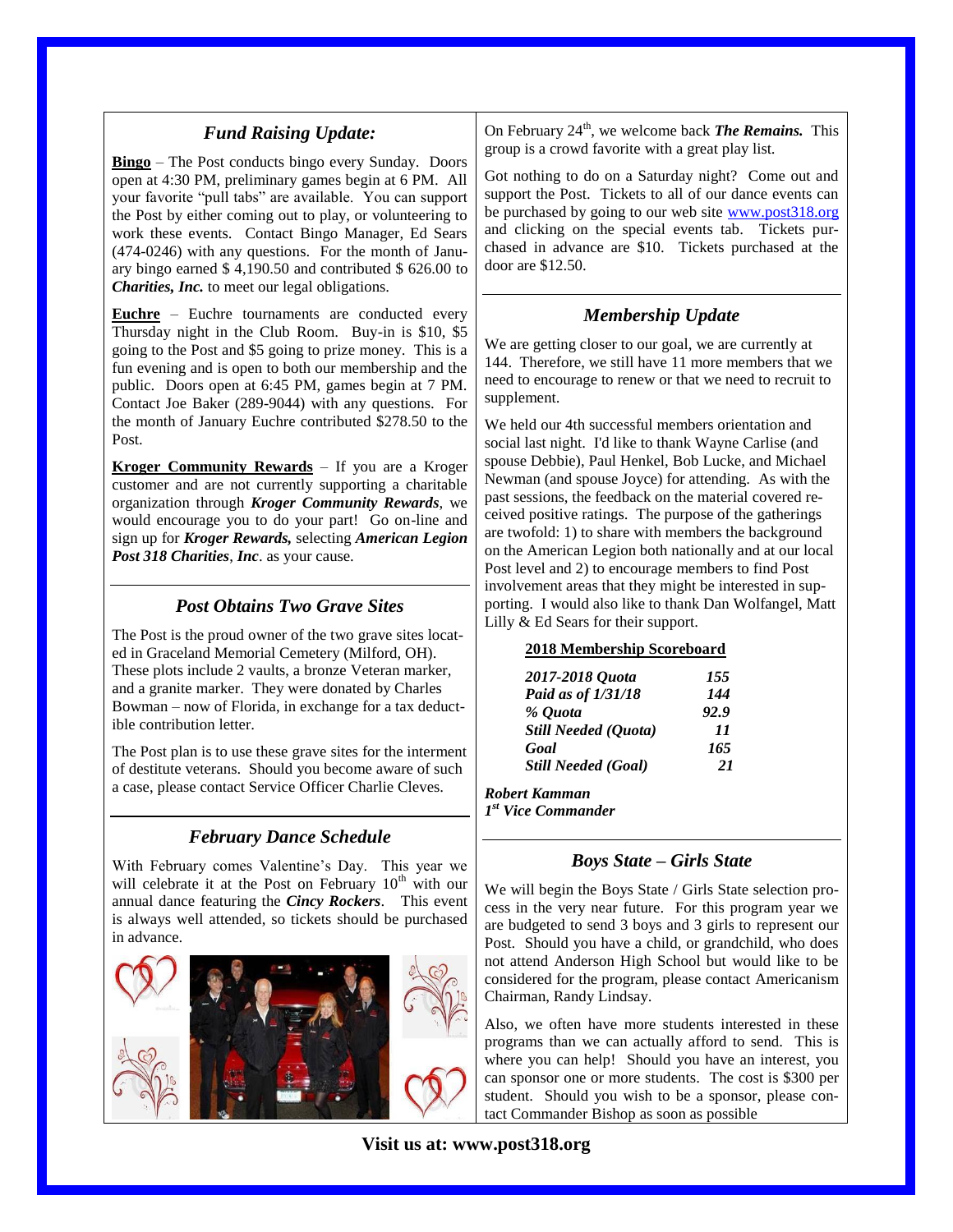| <b>Help Wanted</b><br>This "Help Wanted" column is going to become a regu-<br>lar feature of our monthly newsletter. Its purpose is to<br>communicate the kind of support needed by the Post to<br>maintain operations. Some of the support we need can<br>be taken on by non-members (spouses, family, or<br>Friends of the Legion). If you're willing to take on any<br>of these challenges, please contact Commander Bishop.<br>Bingo Manager - Bingo represents a primary source of<br>Post operating revenues. By law, it is also provides a<br>source of funding for our programs.<br>The primary responsibilities associated with this position<br>are to; 1) conduct our weekly bingo sessions, which in-<br>cludes planning organizing and staffing these events, 2)<br>managing all record keeping required by the State of<br>Ohio, 3) accounting for all bingo revenues and banking<br>4) applying for the annual bingo license and 5) a stand-<br>ing member of the Marketing Committee.<br>The work effort associated with this position is about 20<br>hours each week. Some computer literacy is required.<br>This position could be held by a non-member. We must<br>fill this position by October or end bingo.<br>Fundraising Chairman - Fundraising projects repre-<br>sent about 1/3 of the Post's operating revenues.<br>The primary responsibilities associated with this position<br>are to; 1) oversee and report on current fundraising pro- | <b>Graphics Arts Support</b> – We need someone to create<br>various graphics in support of program and project ac-<br>tivities. Things like flyers, promotional slides, Face-<br>book events, and ShowClix pages.<br>The work effort associated with this requirement would<br>only be a few hours each week. However, computer<br>literacy is required and some knowledge of computer<br>based graphic programs would be a beneficial. This<br>position could be held by a non-member.<br><b>Photographer</b> – We need someone to take pictures at<br>our June 2 <sup>nd</sup> , Prom Night, dance. This person would<br>take pictures of our guests with their own camera or cell<br>phone. Then post those pictures on our web site. We're<br>not looking for professional quality photographs, and<br>there would be no charge for the photos. We're simply<br>looking to do something different to commemorate the<br>event.<br>This is a one-time project and its estimate that it will<br>take about 4 hours of effort to complete. This project<br>could be completed by a non-member.<br><b>Bingo Volunteers</b> – Each week we conduct bingo. To<br>staff these events we need 14 Volunteers. A list of re-<br>quirement is as follow:<br>Front Table Card Sellers:<br>4<br>$\overline{c}$<br>Pull Tab Sellers:<br>$\bullet$<br>Candy Person:<br>1<br>$\bullet$<br>Caller:<br>$\bullet$ |
|------------------------------------------------------------------------------------------------------------------------------------------------------------------------------------------------------------------------------------------------------------------------------------------------------------------------------------------------------------------------------------------------------------------------------------------------------------------------------------------------------------------------------------------------------------------------------------------------------------------------------------------------------------------------------------------------------------------------------------------------------------------------------------------------------------------------------------------------------------------------------------------------------------------------------------------------------------------------------------------------------------------------------------------------------------------------------------------------------------------------------------------------------------------------------------------------------------------------------------------------------------------------------------------------------------------------------------------------------------------------------------------------------------------------------------------------------------------------|----------------------------------------------------------------------------------------------------------------------------------------------------------------------------------------------------------------------------------------------------------------------------------------------------------------------------------------------------------------------------------------------------------------------------------------------------------------------------------------------------------------------------------------------------------------------------------------------------------------------------------------------------------------------------------------------------------------------------------------------------------------------------------------------------------------------------------------------------------------------------------------------------------------------------------------------------------------------------------------------------------------------------------------------------------------------------------------------------------------------------------------------------------------------------------------------------------------------------------------------------------------------------------------------------------------------------------------------------------------------------------------------------|
| jects, 2) to plan, organize and staff fundraising projects<br>that don't have assigned project managers, 3) a standing<br>member of the Marketing Committee, and 4) identify<br>and implement new fundraising projects.                                                                                                                                                                                                                                                                                                                                                                                                                                                                                                                                                                                                                                                                                                                                                                                                                                                                                                                                                                                                                                                                                                                                                                                                                                                | <b>JOE'S Table:</b><br>$\bullet$<br>Concession Stand:<br>$\bullet$<br>American Trained Hot Dog Chefs: 2<br>$\bullet$                                                                                                                                                                                                                                                                                                                                                                                                                                                                                                                                                                                                                                                                                                                                                                                                                                                                                                                                                                                                                                                                                                                                                                                                                                                                               |
| The work effort associated with this position would be<br>about 10 hours each week. This position should be held<br>by a member.<br><b>Community Support Chairman</b> - This position acts as                                                                                                                                                                                                                                                                                                                                                                                                                                                                                                                                                                                                                                                                                                                                                                                                                                                                                                                                                                                                                                                                                                                                                                                                                                                                          | Assistant Chef / Food Runner:<br>1<br>$\bullet$<br>Cash Rm & Floor Mgr:<br>1<br>$\bullet$<br>There is nothing difficult about any of these bingo jobs<br>and the work effort associated with these requirements<br>ranges between 2 hours and $4\frac{1}{2}$ hours per event. These                                                                                                                                                                                                                                                                                                                                                                                                                                                                                                                                                                                                                                                                                                                                                                                                                                                                                                                                                                                                                                                                                                                |
| a liaison between Post 318 and the Anderson Township<br>Government, The Anderson Area Chamber of Com-<br>merce and other community organizations.<br>Its role is to build relationships and facilitate the delivery<br>of American Legion programs intended to inspire patri-                                                                                                                                                                                                                                                                                                                                                                                                                                                                                                                                                                                                                                                                                                                                                                                                                                                                                                                                                                                                                                                                                                                                                                                          | positions can be filled by members and non-members.<br><b>Dance Volunteers</b> - Every other week we conduct a<br>dance. To staff these events we need 9 Volunteers. A<br>list of requirement is as follow:                                                                                                                                                                                                                                                                                                                                                                                                                                                                                                                                                                                                                                                                                                                                                                                                                                                                                                                                                                                                                                                                                                                                                                                        |
| otic values. It is also the responsibility of this position<br>to look for opportunities to support and recognize mem-<br>bers of the Anderson Township Community who have<br>made a significant difference in the community over the<br>program year. Law Enforcement Officer, Firefighter,<br>Civilian Life Saver, and Eagle Scout of the Year are<br>examples.                                                                                                                                                                                                                                                                                                                                                                                                                                                                                                                                                                                                                                                                                                                                                                                                                                                                                                                                                                                                                                                                                                      | Front Table Check In:<br>2<br>Loyalty Card:<br>1<br>Split the Pot:<br>Bartender - Hall Bar:<br>2<br>$\bullet$<br>Bartender - Club Room Bar:<br>1<br>Busser:<br>1<br>$\bullet$                                                                                                                                                                                                                                                                                                                                                                                                                                                                                                                                                                                                                                                                                                                                                                                                                                                                                                                                                                                                                                                                                                                                                                                                                      |
| The work effort associated with this position would be<br>about 10 hours each week. This position should be held<br>by a member.                                                                                                                                                                                                                                                                                                                                                                                                                                                                                                                                                                                                                                                                                                                                                                                                                                                                                                                                                                                                                                                                                                                                                                                                                                                                                                                                       | There is nothing difficult about any of these jobs and the<br>work effort associated with these requirements range<br>between 3 hours and $4\frac{1}{2}$ hours per event. These posi-<br>tions can be filled by members and non-members.                                                                                                                                                                                                                                                                                                                                                                                                                                                                                                                                                                                                                                                                                                                                                                                                                                                                                                                                                                                                                                                                                                                                                           |

**Visit us at: www.post318.org**